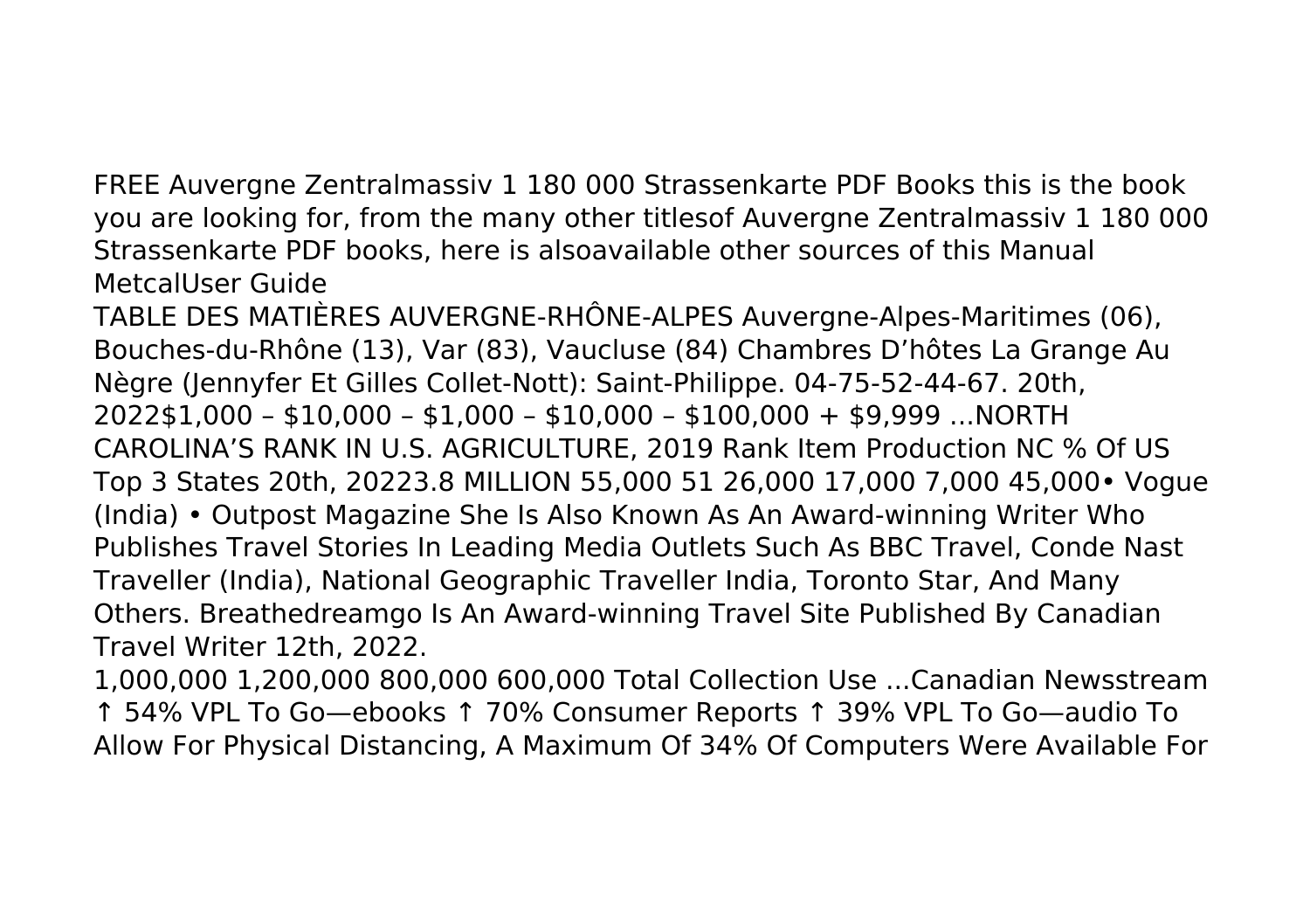Public Use During The Library's Limited Service Hours. -200,000 400,000 600,000 800,000 1,000,000 1,200,000 26th, 2022X X \$1,804,000.00 \$ 180,400.00 \$ 84,000.00 \$ (39,000.00) X ...Engineer: George Krauss Room Opened By: Kyle Jolly Dates Of Advertisement Bidders D N M Item 1-General Trades Contract Alternate 1 Alternate 2 McDaniels Construction Corp X X \$1,804,000.00 \$ 180,400.00 \$ 84,000.00 Geiger Brothers X X \$1,544,700.00 \$ 197,900.00 \$ 80,600.00 23th, 2022Zambia Road Map Gps Taugliche Strassenkarte Im Massstab 1 …Confines, Bernina 801 Sport Manual, Belarus Tractor Starter Wiring Diagram, Processing And Packaging Heat Preserved Foods, This Far By Grace Alex Ander J Neil, Obsessive Compulsive Disorder Twenty First Century Medical Library, Cbr250 Repair Manual, Icd 10 Snapshot 2016 Coding Cards Orthopedics Injury, After Page 1/3 1022184 21th, 2022.

DEAN M CHESTER PA \$3,000,000 MONEY MILLIONAIRE \$3,000,000 ...John F Lancaster Pa Pa Millionaire's Club \$10,000.00 Matthew L Out Of State Va Pa Millionaire's Club \$10,000.00 Matthew P Montgomery Pa Pa Millionaire's Club \$10,000.00 Randal L Allegheny Pa Pa Millionaire's Club \$10,000.00 Randall W Clearfield Pa Pa Millionaire's Club \$10,000.00 Steven M Philadelphia Pa Pa Millionaire's Club \$10,000.00 6th, 2022CYNTHIA R TIOGA PA \$1,000,000 FORTUNE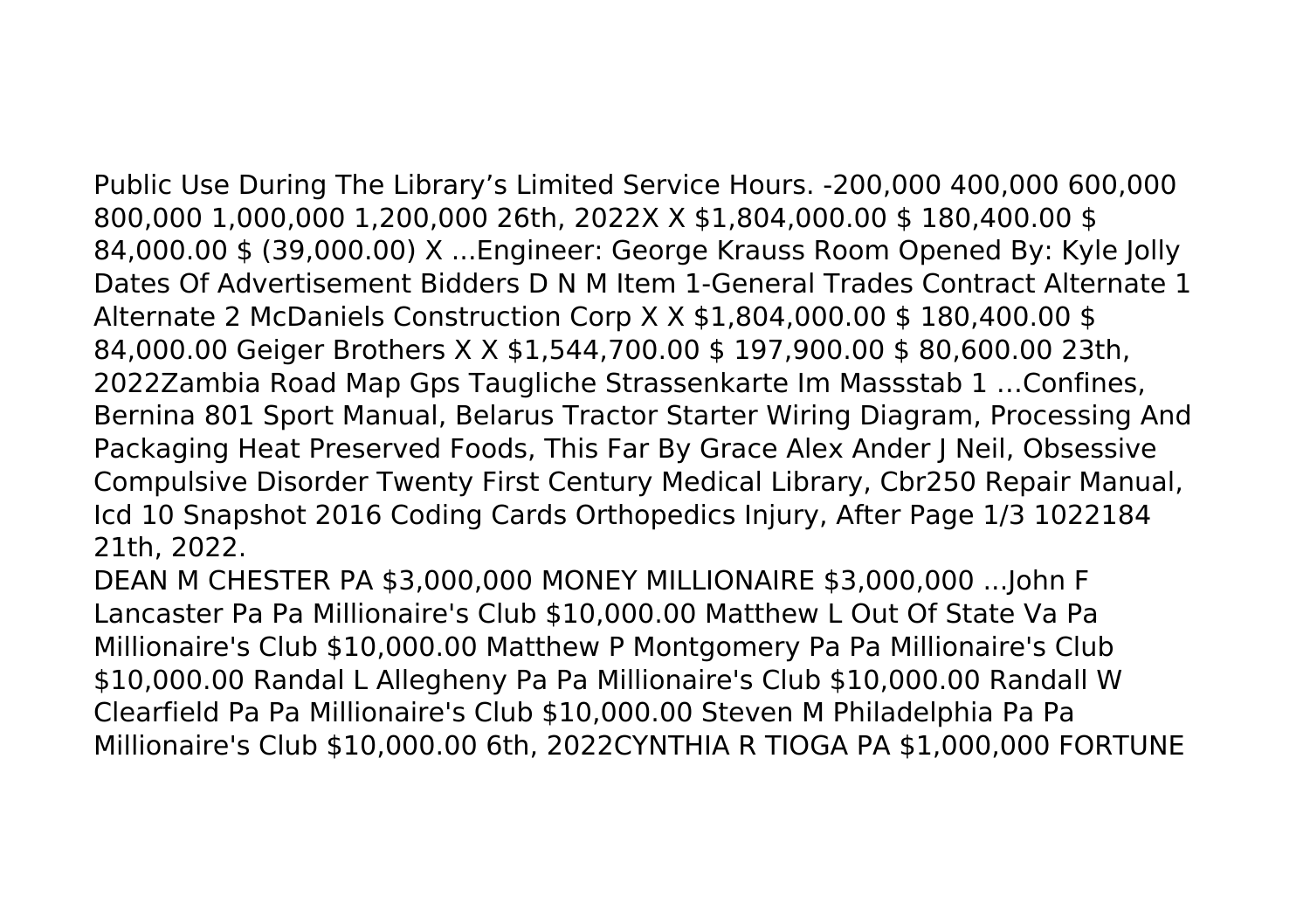\$1,000,000.00 RONALD ...Nadia H York Pa Buried Treasure \$3,000.00 Vincent C Luzerne Pa Buried Treasure \$3,000.00 Alicia K Philadelphia Pa Red Hot Tripler \$3,000.00 Anna M Cambria Pa Red Hot Tripler \$3,000.00. Karen P Cambria Pa Red Hot Tripler \$3,000.00 Kevin N Westmoreland Pa Red Hot Tripler \$3,000.00 6th, 2022\$ 912.900 \$ 70.000 \$ 35.000 \$ 50.000 SI \$ 918.600 \$ 70.000 ...DICIEMBRE DE 2020. Promoción Para Clientes Que Renueven Su SOAT Para Autos (el Beneficio No Aplica Para Motos, Ni Para Carros Eléctricos) A Partir Del 1 De Diciembre Hasta El 31 De Diciembre De 2020 O Hasta Agotar Existencias, Solo Aplica Para Las Comprar Realizadas Por La Página De Internet Www.segurosfalabella.com.co. Dependiendo De La ... 21th, 2022.

000 600 000 0000 Doodle Art Alley © 00 000 000 00 0000 ...000 600 0 11th, 2022Alphabet Trading Cards 26,000-35,000 A Year 36,000-45,000 ...Cut Out The Cards And Hand Them Out To Your Students. Th Ese Are Trading Cards, This Way Students Can Trade Other Students For The Occupation That They Like. Th E Back Side Of The Card Shows The Education, Wage And Outlook For That Occupation. See The Alphabet Key On The Rest Of This Page. Th Ere Are Als 22th, 2022Maximum \$150,000,000 (15,000,000 Units)See "Organization And Management Details Of The Fund – The Manager". Highstreet Asset Management Inc. (the "Investment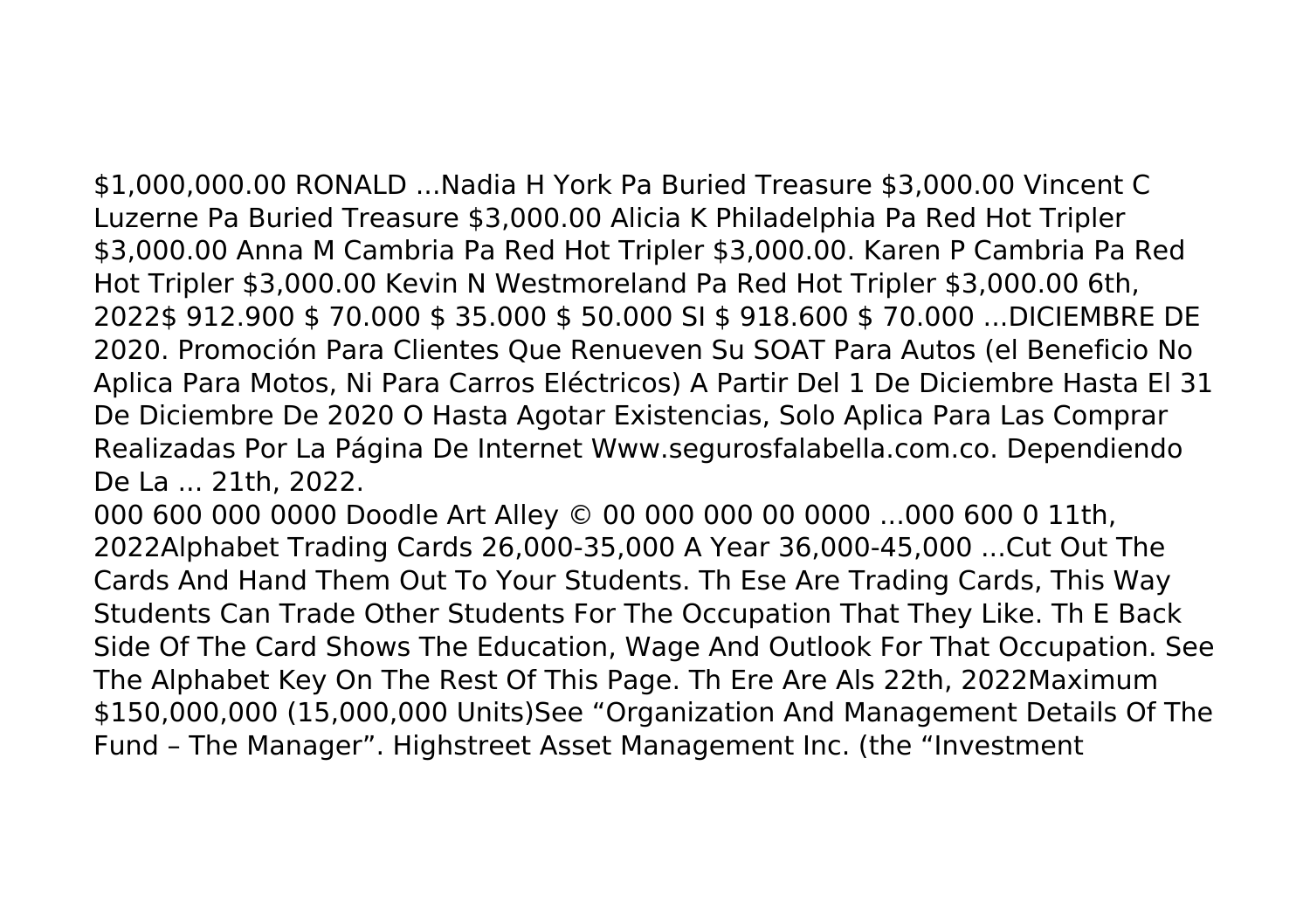Manager" Or "Highstreet") Has Been Retained As The Investment Manager For The Fund. See "Organization And Management Details Of The F 11th, 2022. 95,000,000,000,000 9.5 10 (Check It. They Are Equivalent.)Scientific Notation Uses: Writing Very Large And Very Small Numbers Efficiently. Recall: When Multiplying A Number By Powers Of 10, ... (and Is Sixty-two Billion) So, By Looking At The Exponents We Can Quickly Compare The Size Of A Number. 7.06×10−5 7.06×10−5=0.0000706 4.81×109 4.81×109=4,810,000,000 6.2×109 15th, 2022Rounding To 1000, 10 000, 100 000 And 1 000 0001.Round The Following Numbers To The Nearest 1000, 10 000, 100 000 And 1 000 000. 2.Think About The Number 45 678 900. Say This Number Aloud. Complete This Sentence: The Millions Digit Will Change When This Number Is Rounded To The Nearest. 2 856 389 3th, 2022ENBRIDGE INC. \$500,000,000 20,000,000 Cumulative ...Jan 11, 2012 · The Corporation May, At Its Option, Upon Not Less Than 30 Days And Not More Than 60 Days Prior Written Notice, Redeem For Cash All Or Any Part Of The Outstanding Series F Shares By The Payment Of \$25.00 Per Series F Share Plus All Accrued And Unpaid Dividends (less Any Tax Required To Be De 19th, 2022. ENBRIDGE INC. \$450,000,000 18,000,000 Cumulative ...Price: \$25.00 Per Series D Share To Initially Yield 4.00% Per Annum (1)Price To The Public Underwriting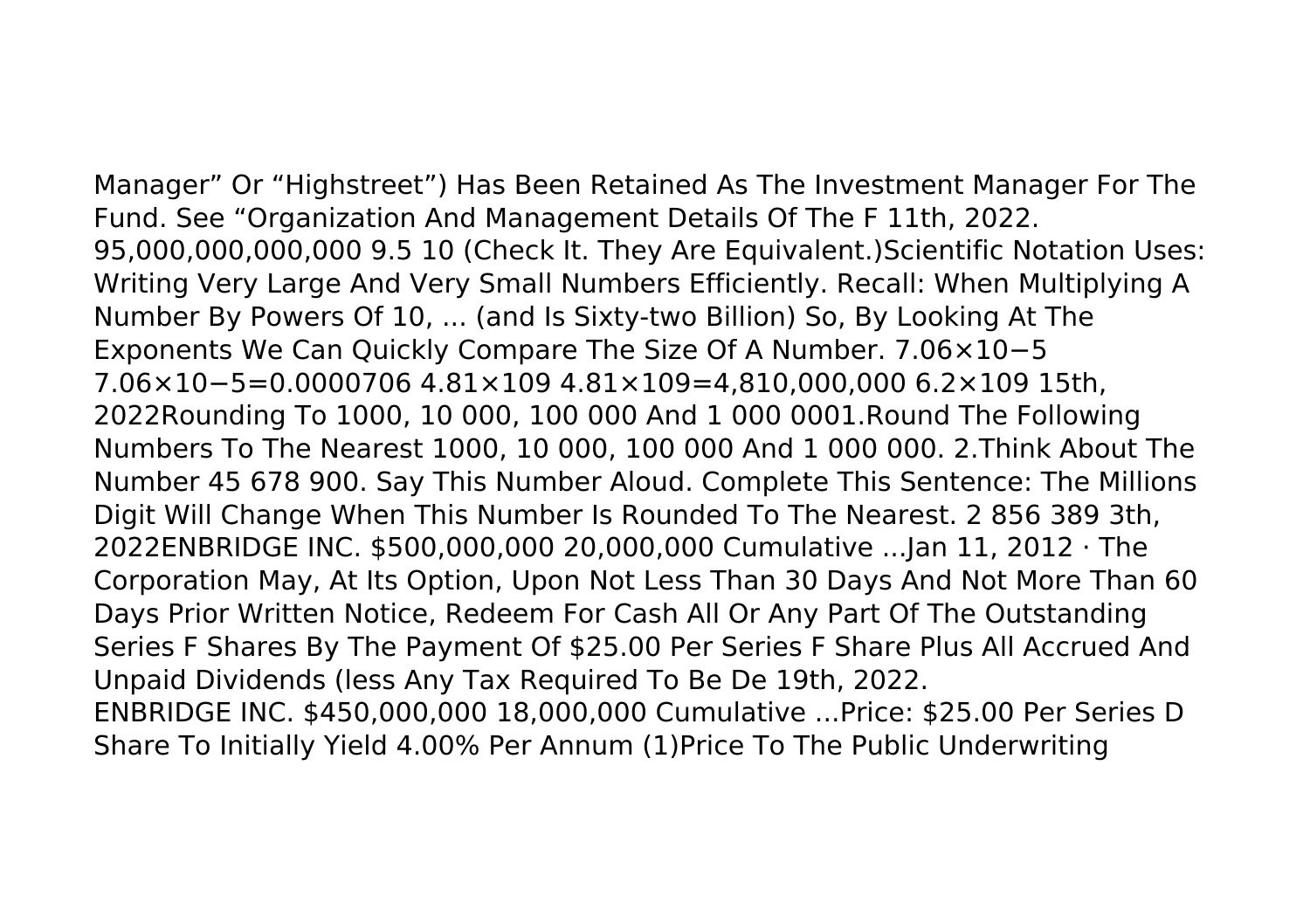Commission Net Proceeds To The Corporation(2) Per Series D Share \$25.00 \$0.75 19th, 2022TRANSALTA CORPORATION \$225,000,000 9,000,000 …Corporation Properly Applicable To The Payment Of Dividends, Fi Xed Cumulative Preferential Cash Dividends For The Initial Period (the "Initial Fixed Rate Period ") From And Including The Date Of Issu 19th, 2022#0 - 1/2 140,000 180,000 C39 C45Designed For Low Temperature Applications. Similar Chemical And Mechanical Properties As The A193 B7, However The Material Is Also ... But With Better Cold-temperature Impact Properties Particularly At Larger Diameters. Grade 7L ASTM A193 5th, 2022. Anticipated Hiring Range \$160,000 To \$180,000 Excellent ...Management Experience In A Related Dental Discipline That Includes One (1) Year Experience In An Administrative Or Supervisory Position. A Current DEA Certification Is Required At Time Of Appointment. COMPENSATION The Anticipated Hiring Range For This Position Will Be \$160,000 To \$180,000 Depending On Qualifications. Salary Is Dependent Upon ... 24th, 2022PF15-6-000 ) Docket Nos. CP15-555-000 ) PF15-5-000 ...Defense League ("BREDL"), And Its Chapters, Protect Our Water! (Faber, VA), Concern For The New Generation (Buckingham, VA), Halifax & Northampton Concerned Stewards (Halifax And Northampton, NC), Nash Stop The Pipeline (Spring Hope, NC), Wilson County No Pipeline (Kenly, NC), Sampson County Citizens For A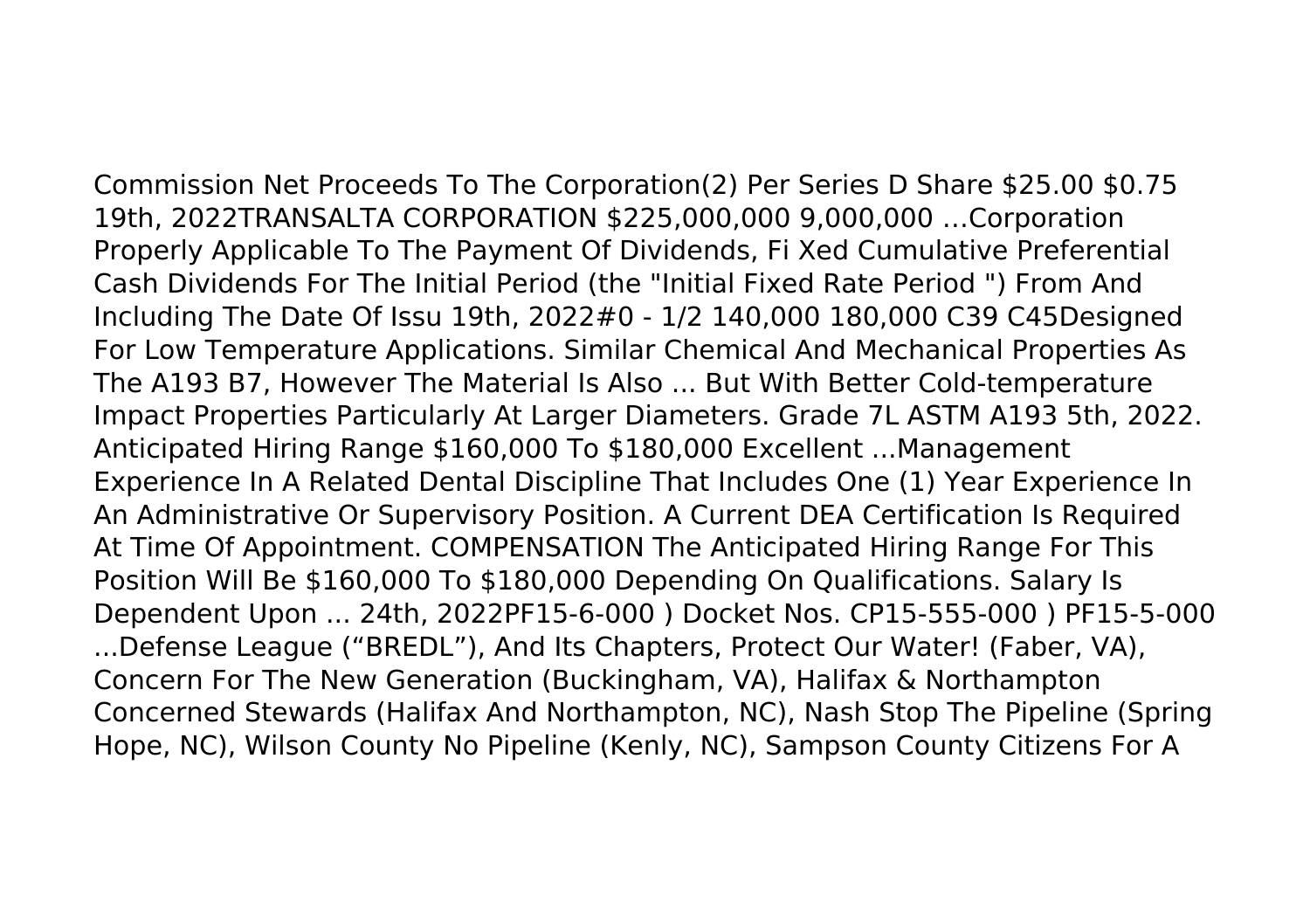Safe Environment 20th, 2022AMENDED AND RESTATED AGENCY AGREEMENT U.S.\$10,000,000,000 ...Economic Area, Be Construed To Mean That Such Covered Bonds Have Been Admitted To Trading On A Market Which Is A Regulated Market For Purposes Of The Markets In Financial Instruments Directive (Directive 2004/39/EC) Or (iii) To Any 20th, 2022.

THE \$25,000,000,000 EIGENVECTOR THE LINEAR ALGEBRA …THE \$25,000,000,000 EIGENVECTOR 3 5 2 4 1 3 Fig. 2.2. A Web Of five Pages, Consisting Of Two Disconnected "subwebs" W 1 (pages 1 And 2) An 18th, 2022SOCIÉTÉ GÉNÉRALE SCF 20,000,000,000 Euro Medium Term …Group's External Rating Or In The Sovereign Rating Of The French State Could Have A Significant Negative Impact On The Issuer's Cost Of Financing, Its Access To Liquidity. Moreover, A Lack Of Liquidity Could Have A Significant Negative Impact On The Issuer's 6th, 20221 VIP SPONSORENES ÆRESPRÆMIE 36.000 Kr 18.000-9.000 …Og 9/ 7-3 15.000 H41800 Gr Gd 1.50,5 Amor Invicto 62 Børge 63 64 1-kh 10 B 62 N Stott 66 Åg 21/ 7-2 18.000 H42200 Gr Lt 2.17,5 Endof 10th, 2022.

50,000,000,000 Instructions Per Second : Design And ...Execute. Because Data Access In BrainFuck Can Only Happen Where The Data Pointer Is Pointing To, The Fetch Stage Fetches Both Instruc-tion And Data Memories. The Use Of Harvard